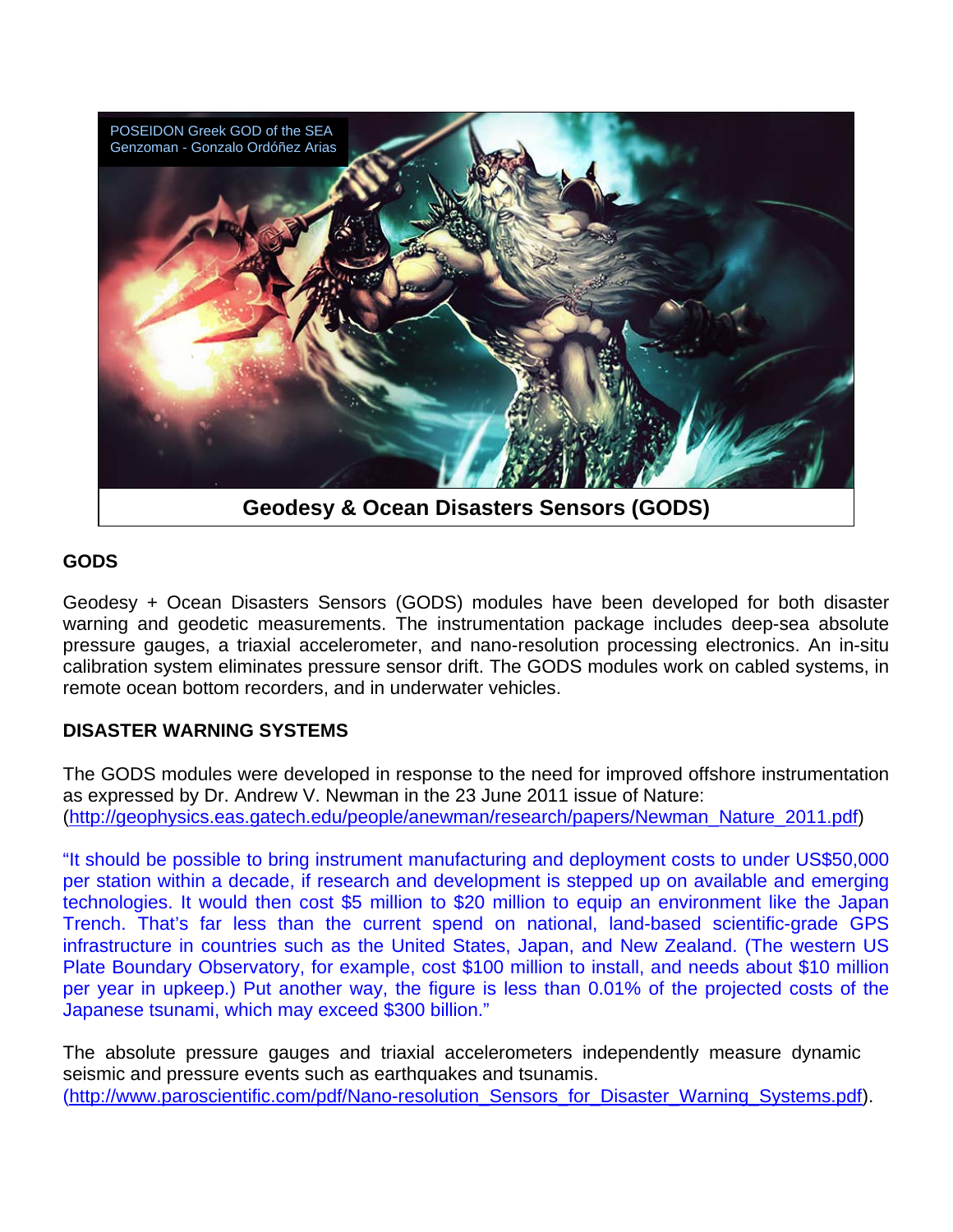The GODS module contains 3 accelerometers and 2 depth sensors similar to those used in the Japan Trench Tsunami Warning System.

**Japan Trench Observation** & Tsunami Warning System Over 5200 km of Cable and **154 Instrument Stations.** 

**Disaster Warning System for Japan** Each cabled node contains: 2 Nano-Resolution Depth Sensors for Tsunami Measurements & 3 Nano-Resolution Accelerometers for Seismic & Tilt Measurements





### **GEODESY**

Recent papers describe the need for improved offshore geodetic measurements including slow slip (See Appendix "Excerpts"). The May  $6<sup>th</sup>$  issue of Science includes the following excerpt by Dr. Anne M. Tréhu on measurements of slow slip at the Hikurangi Trench in New Zealand using Digiquartz<sup>®</sup> absolute pressure gauges [\(http://science.sciencemag.org/content/352/6286/654](http://science.sciencemag.org/content/352/6286/654)):

"This has led to development of alternative techniques for obtaining seafloor geodetic data such as differencing of swath bathymetric data, seafloor and borehole strain meters, and arrays of absolute pressure gauges (APGs), which measure changes in the mass of overlying ocean, from which seafloor uplift or subsidence can be determined. Because of their relatively low unit cost, APGs can achieve the spatial coverage needed to understand complex environments, **although there are a number of challenges to be overcome, including long-term sensor drift and separation of tectonic signals from oceanographic effects**."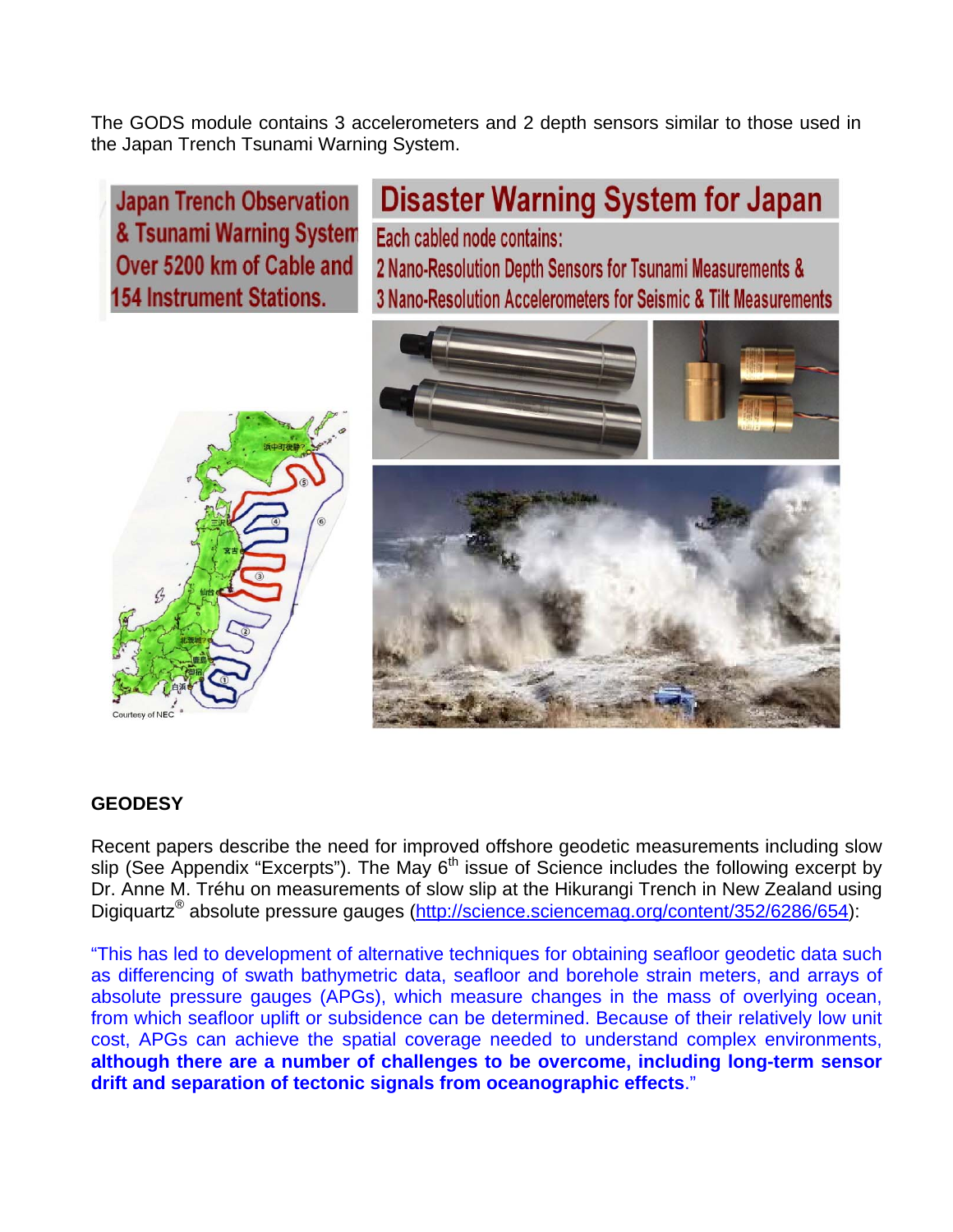The Absolute Pressure Gauges and Triaxial Accelerometer separate the seismic and oceanic signals. The in-situ A-0-A calibration system provides long-term measurements to eliminate sensor drift (See [http://www.paroscientific.com/pdf/g8097.pdf\)](http://www.paroscientific.com/pdf/g8097.pdf). A-0-A is a variation of the Scripps Self-Calibrating Pressure Recorder that uses 2 absolute pressure gauges, a barometer, nano-resolution processing electronics, and a valving arrangement. Oil-filling and configuring the A-0-A system are described at: <http://www.paroscientific.com/pdf/G8085.pdf>.

# **GODS CONSTRUCTION**



The GODS module contains (2) absolute pressure gauges with available ranges of 1400, 2000, 3000, 4000, and 7000 meters plus (1) Triaxial Accelerometer with an internal alignment matrix, plus (1) Digiquartz<sup>®</sup> Barometer, plus (3) Nano-resolution processing electronics. The pressure connection lines are vacuum oil-filled to (1) Swagelok 3-way ball valve that switches between seawater pressures, (A), and an interior oil reservoir, (0).

Temperature compensated and linearized RS-232 outputs are provided from all sensors and include:

- Seawater pressures (A) and temperature readings from each pressure gauge (1 port).
- X-Y-Z plus total Vector accelerations and accelerometer temperature readings (1 port).
- Interior housing barometric pressures (0) and barometer temperature readings (1 port).
- All sensors can be synchronized and time-stamped using PPS inputs.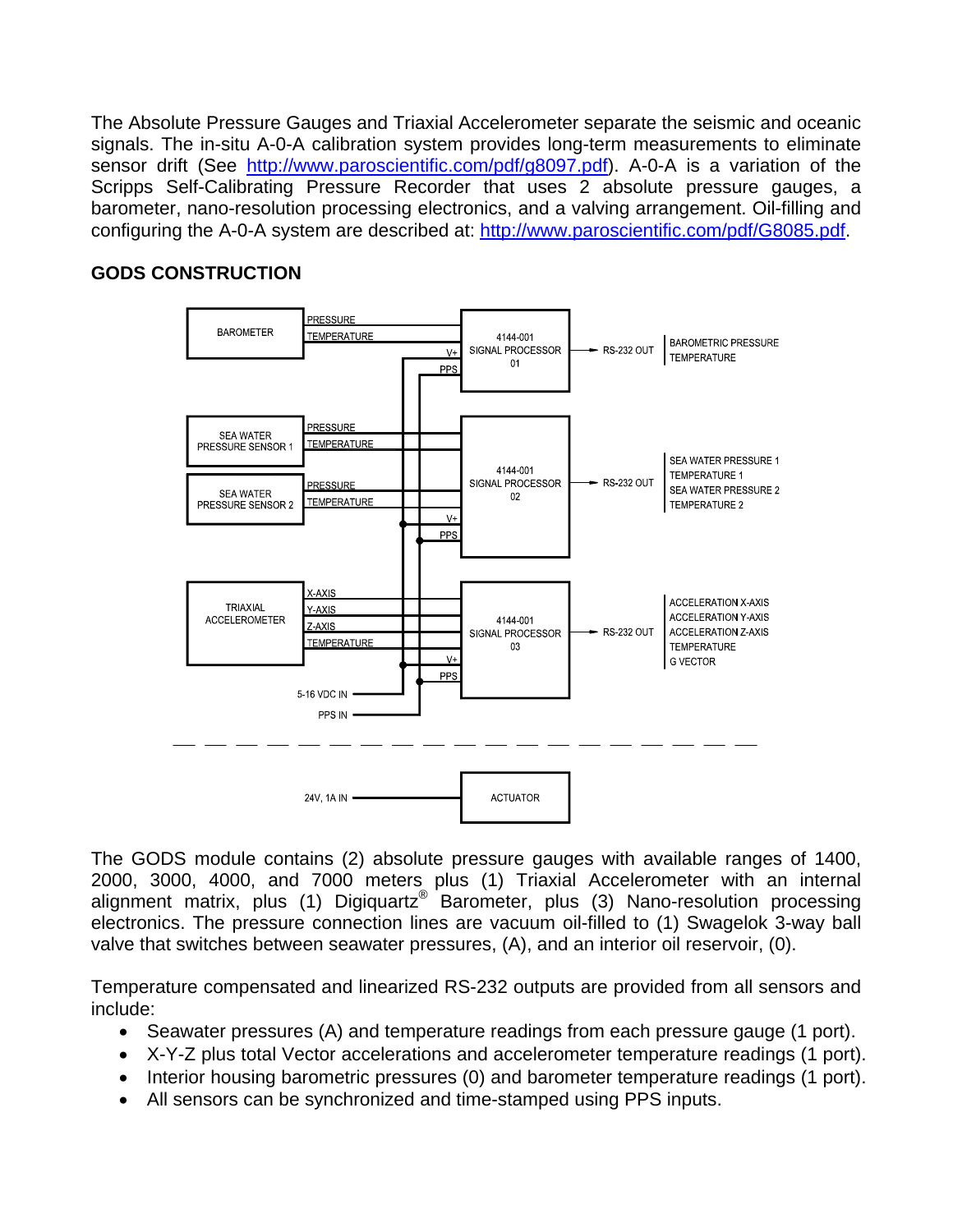

# **TEST RESULTS OF A-0-A CALIBRATION METHOD**

Testing of the A-0-A calibration method ([http://www.paroscientific.com/pdf/g8097.pdf\)](http://www.paroscientific.com/pdf/g8097.pdf) began at Paroscientific in September 2014 and included 80 sensors of 3,000 meters range over the next 2 years. Additional tests were run on 6 sensors of 10,000 meters range at the National Metrology Laboratory of Japan (AIST). Mathematical models of quartz sensor stability were developed (See: <http://www.paroscientific.com/pdf/g8095.pdf>). The root causes of quartz sensor drift were determined (See: [http://www.paroscientific.com/pdf/g8101.pdf\)](http://www.paroscientific.com/pdf/g8101.pdf).

The A-0-A calibration method was applied to 20 sensors of 3000 meters range from Nov. 3, 2015 to Dec. 29, 2015. At the end of the test, 19 sensors were released to atmospheric pressure for several months until another simulated full-scale deployment from April 19, 2016 to August 19, 2016. The results of these two tests are shown below. For the two simulated deployments, the average drifts of span were within  $\pm$  1.4 cm (equal to  $\pm$  5ppm of the full scale accuracy band of the DWT standard). The third plot shows that the residuals of the tests on the 10,000 meters sensors were less than 1 part-per-million of full-scale.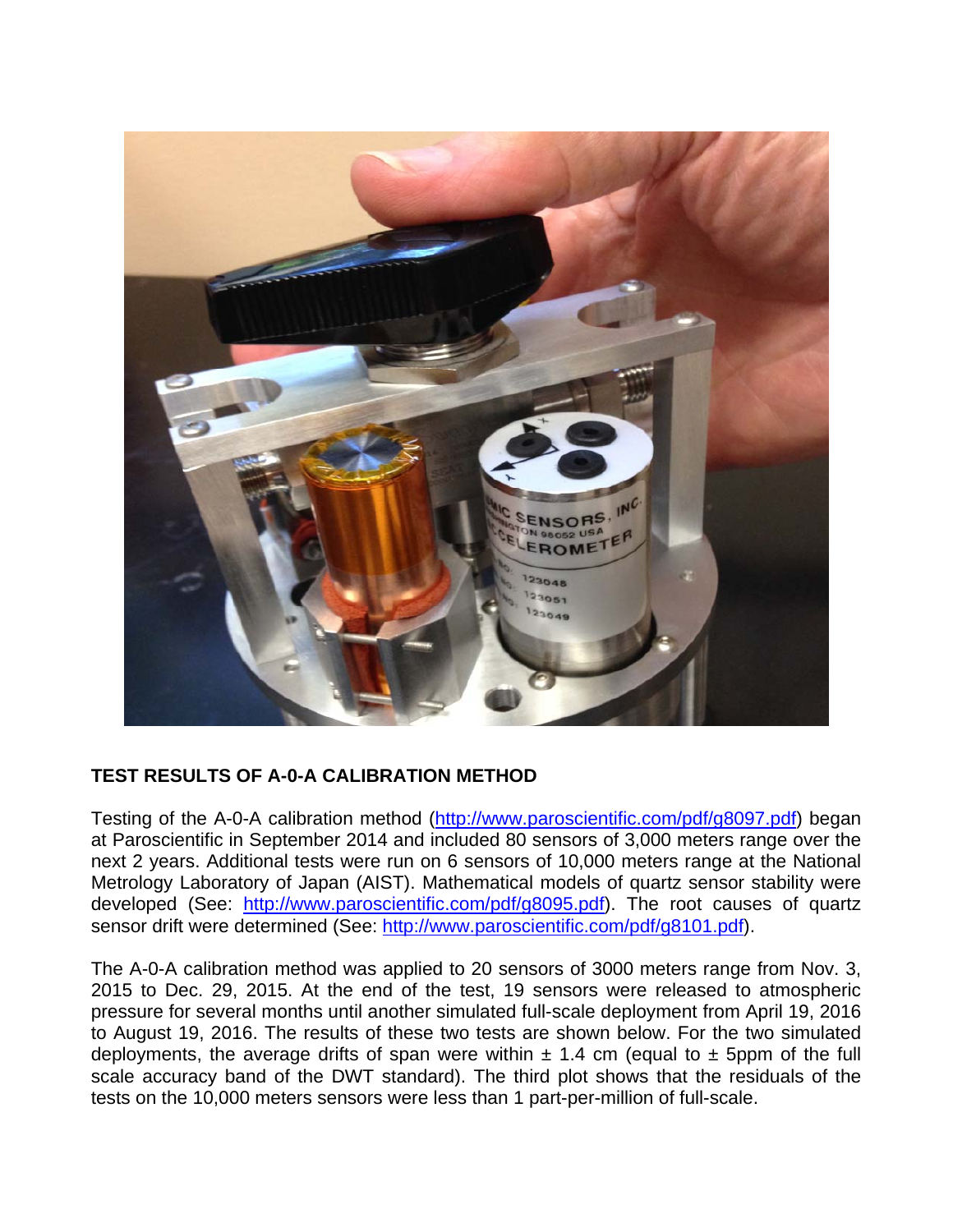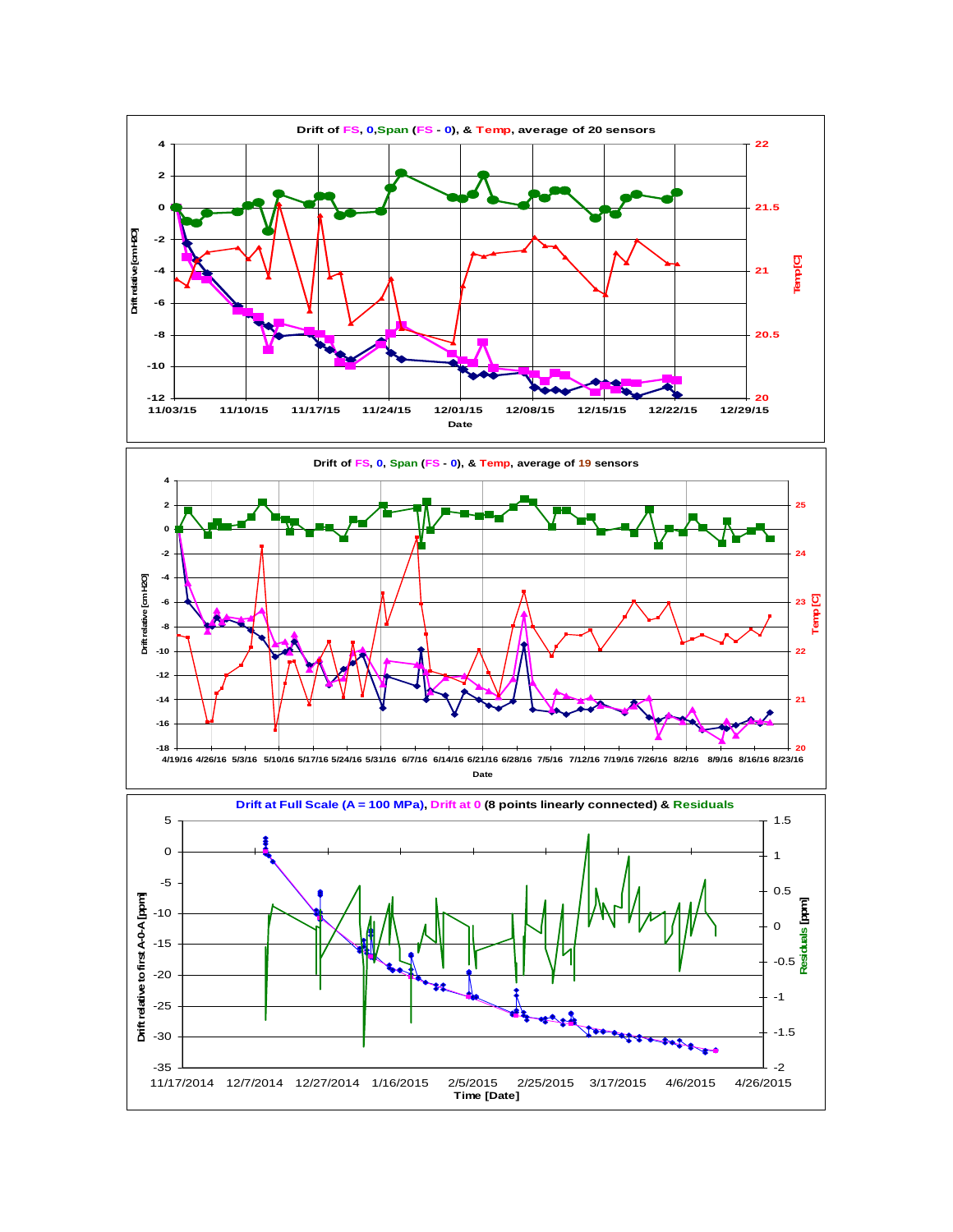### **Appendix - Excerpts from Papers on Disaster Warning Systems & Geodesy**

Papers published in 2016 describe seafloor instrumentation used for short-term disaster warning systems as well as long-term geodetic measurements. The excerpts below show examples of absolute pressure gauges used for tsunami warning systems and slow slip measurements as well as triaxial accelerometers used for both seismic measurements and tilt.

A complete sensing system has been developed that includes absolute pressure sensors, triaxial accelerometers and X-Y tiltmeters together with an in-situ calibration method to eliminate sensor drift. See: "Quartz Sensors Solutions" (http://www.paroscientific.com/pdf/Quartz Sensors Solutions.pdf). There are 3 different sensors to independently measure dynamic seismic and pressure events such as earthquakes and tsunamis. There are 2 independent methods to measure earth movements – depth changes and tilt. The in-situ A-0-A calibration method provides measurements to eliminate long-term sensor drift [\(http://www.paroscientific.com/pdf/g8097.pdf\)](http://www.paroscientific.com/pdf/g8097.pdf).

### **Excerpts from Papers:**

### **Measuring slow slip offshore**

Anne M. Tréhu *Science* 06 May 2016:<http://science.sciencemag.org/content/352/6286/654>

This has led to development of alternative techniques for obtaining seafloor geodetic data such as differencing of swath bathymetric data, seafloor and borehole strain meters, and arrays of absolute pressure gauges (APGs), which measure changes in the mass of overlying ocean, from which seafloor uplift or subsidence can be determined. Because of their relatively low unit cost, APGs can achieve the spatial coverage needed to understand complex environments, although there are a number of challenges to be overcome, including long-term sensor drift and separation of tectonic signals from oceanographic effects.

#### **Slow slip near the trench at the Hikurangi subduction zone, New Zealand**

Laura M. Wallace, Spahr C. Webb, Yoshihiro Ito, Kimihiro Mochizuki, Ryota Hino, Stuart Henrys, Susan Y. Schwartz, Anne F. Sheehan Science 06 May 2016: <http://science.sciencemag.org/content/352/6286/701>

The range of fault slip behaviors near the trench at subduction plate boundaries is critical to know, as this is where the world's largest, most damaging tsunamis are generated. Our knowledge of these behaviors has remained largely incomplete, partially due to the challenging nature of crustal deformation measurements at offshore plate boundaries. Here we present detailed seafloor deformation observations made during an offshore slow-slip event (SSE) in September and October 2014, using a network of absolute pressure gauges deployed at the Hikurangi subduction margin offshore New Zealand. These data show the distribution of vertical seafloor deformation during the SSE and reveal direct evidence for SSEs occurring close to the trench (within 2 kilometers of the seafloor), where very low temperatures and pressures exist.

### **Seafloor geodetic constraints on interplate coupling of the Nankai Trough megathrust zone**

Yusuke Yokota, Tadashi Ishikawa, Shun-ichi Watanabe, Toshiharu Tashiro & Akira Asada Nature (2016) doi:10.1038/nature17632: <http://www.nature.com/nature/journal/vaop/ncurrent/full/nature17632.html>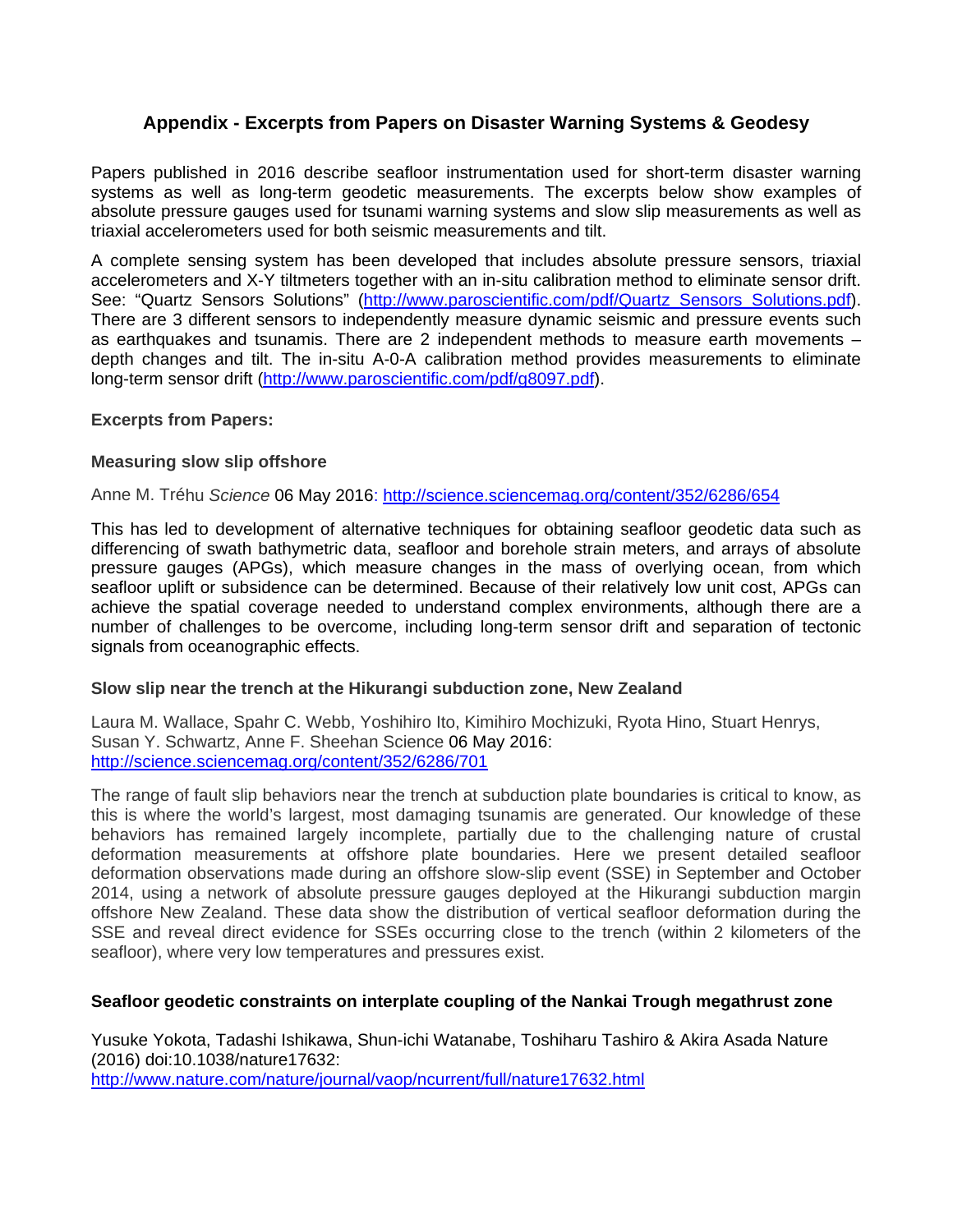Interplate megathrust earthquakes have inflicted catastrophic damage on human society. Such an earthquake is predicted to occur in the near future along the Nankai Trough off southwestern Japanan economically active and densely populated area in which megathrust earthquakes have already occurred.

Megathrust earthquakes are the result of a plate-subduction mechanism and occur at slip-deficit regions (also known as 'coupling' regions where friction prevents plates from slipping against each other and the accumulated energy is eventually released forcefully. Many studies have attempted to capture distributions of slip-deficit rates (SDRs) in order to predict earthquakes. However, these studies could not obtain a complete view of the earthquake source region, because they had no seafloor geodetic data. The Hydrographic and Oceanographic Department of the Japan Coast Guard (JHOD) has been developing a precise and sustainable seafloor geodetic observation network in this subduction zone to obtain information related to offshore SDRs. Here, we present seafloor geodetic observation data and an offshore interplate SDR-distribution model. Our data suggest that most offshore regions in this subduction zone have positive SDRs. Specifically, our observations indicate previously unknown regions of high SDR that will be important for tsunami disaster mitigation, and regions of low SDR that are consistent with distributions of shallow slow earthquakes and subducting seamounts. This is the first direct evidence that coupling conditions might be related to these seismological and geological phenomena. Our findings provide information for inferring megathrust earthquake scenarios and interpreting research on the Nankai Trough subduction zone.

### **Tsunami data assimilation of Cascadia seafloor pressure gauge records from the 2012 Haida Gwaii earthquake**

Gusman, A. R.*,* A. F. Sheehan*,* K. Satake*,* M. Heidarzadeh*,* I. E. Mulia*, and* T. Maeda *(*2016*),*  Geophys. Res. Lett.*,* 43*, doi:* [10.1002/2016GL068368](http://dx.doi.org/10.1002/2016GL068368)*.*

Recent addition of pressure gauges to ocean bottom seismometers (OBSs) provides alternative data for tsunami forecast simulation. Because OBSs are usually deployed in a dense array, they provide high-density tsunami observations as well.

Here we use the tsunami waveforms recorded on the Cascadia OBS array to demonstrate two different approaches for tsunami forecast: (1) estimation of the fault slip distribution of the 2012 Haida Gwaii earthquake by tsunami waveform inversion and then forecasting the coastal tsunami heights by numerical forward modeling and (2) progressive assimilation of the tsunami waveforms recorded in the array, reproduction of wavefields in the vicinity of the array, and then forecasting of wavefields by numerical modeling.

The tsunami amplitudes recorded by the DPGs are less reliable than those recorded by the DARTs and APGs. Therefore, only 27 tsunami waveforms at DART and APG stations are used for waveform inversion.

The accuracy of the tsunami forecast strongly depends on the spatial distribution of the stations. A denser array would predict the wavefield between the stations both accurately and quickly, which in turn widens the lead time of an accurate forecast. Although the APG and DPG data during the 2012 Haida Gwaii tsunami were not transmitted in real time, our retrospective data assimilation demonstrates the capability of such a dense tsunami array to forecast an incoming tsunami. Realtime tsunami observation technologies, such as the cabled offshore dense tsunami array of S-net (about 150 stations spaced at 30–50 km intervals) that is being deployed in the Japan subduction zone, would provide data required for real-time tsunami forecasts using the methods presented in this paper.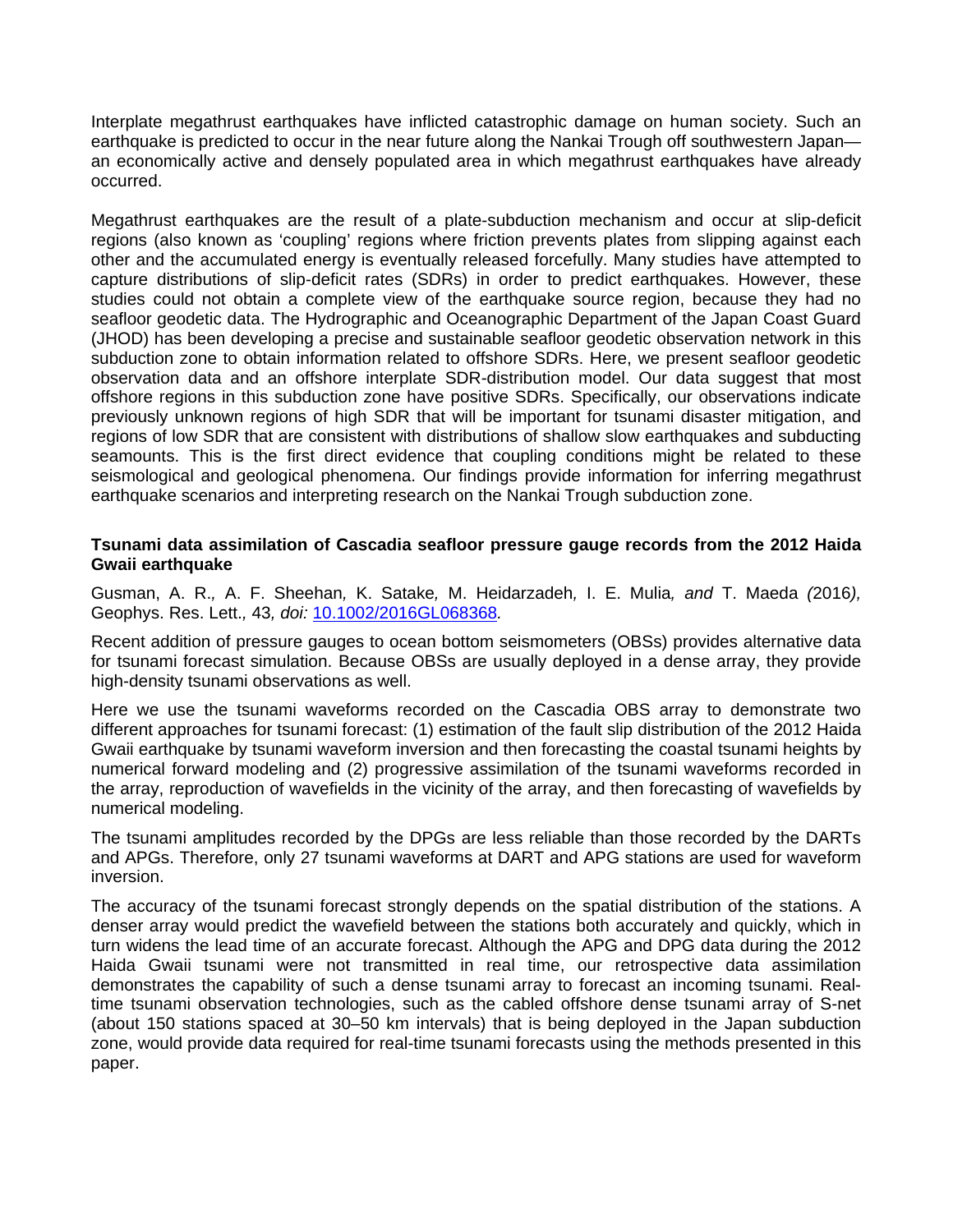The tsunami forecast from the tsunami data assimilation method produces similar results as those from the traditional tsunami-forecasting method which starts from a fault model. The tsunami data assimilation method that we present can be run continuously in real time and does not require a tsunami source model. The method can be tested further for various configurations of tsunami source and coast to be implemented for future tsunami warning systems.

### **Connecting slow earthquakes to huge earthquakes**

Kazushige Obara\* and Aitaro Kato, *Science* 15 Jul 2016: Vol. 353, Issue 6296, pp. 253-257 DOI: 10.1126/science.aaf1512, <http://science.sciencemag.org/content/353/6296/253>.

Slow earthquakes are characterized by a wide spectrum of fault slip behaviors and seismic radiation patterns that differ from those of traditional earthquakes. However, slow earthquakes and huge megathrust earthquakes can have common slip mechanisms and are located in neighboring regions of the seismogenic zone. The frequent occurrence of slow earthquakes may help to reveal the physics underlying megathrust events as useful analogs. Slow earthquakes may function as stress meters because of their high sensitivity to stress changes in the seismogenic zone. Episodic stress transfer to megathrust source faults leads to an increased probability of triggering huge earthquakes if the adjacent locked region is critically loaded. Careful and precise monitoring of slow earthquakes may provide new information on the likelihood of impending huge earthquakes.

If we can retrieve a precursory signal prior to a megathrust earthquake, it would be useful for disaster mitigation.

Slow earthquakes provide phenomenological evidence for the existence of a transition zone between locked and creeping zones proposed by thermal modeling studies and the partial release of slip deficit. In the past two decades, slow earthquakes have been detected in many subduction zones along the Pacific Rim. Among the various slow earthquake types observed along the Pacific Rim, ETS behavior in Cascadia is similar to that seen in Nankai; however, the scale of activity is much larger in Cascadia, where the ETS zone extends for 1200 km along the strike of the subducting plate and is divided into several segments.

Recently, seafloor pressure gauge observations revealed that the slip area of the SSE extends close to the (Hikurangi) trench.

Slow earthquakes with various time scales in and around the rupture area of the Tohoku earthquake had loaded the mainshock fault. A decade-long SSE took place in the deepest part of the Tohoku mainshock rupture area and accelerated over time. Near the mainshock rupture initiation point, SSEs were detected geodetically by seafloor pressure gauges in 2008 and 2011 in the vicinity of the highslip area of the mainshock rupture zone.

Long-term monitoring of slow earthquakes is required so that a reliable picture of these phenomena can be built over all time scales, and so that physics-based numerical simulations that reproduce the observed plate boundary faulting behavior can be developed.

#### **Sensing of upslope passages of frontal bores across the trench slope break of the Japan Trench**

Fukao, Y., H. Sugioka, A. Ito, H. Shiobara, J. M. Paros, and R. Furue (2016), J. Geophys. Res. Oceans, 121, doi:[10.1002/2015JC011432](http://dx.doi.org/10.1002/2015JC011432).